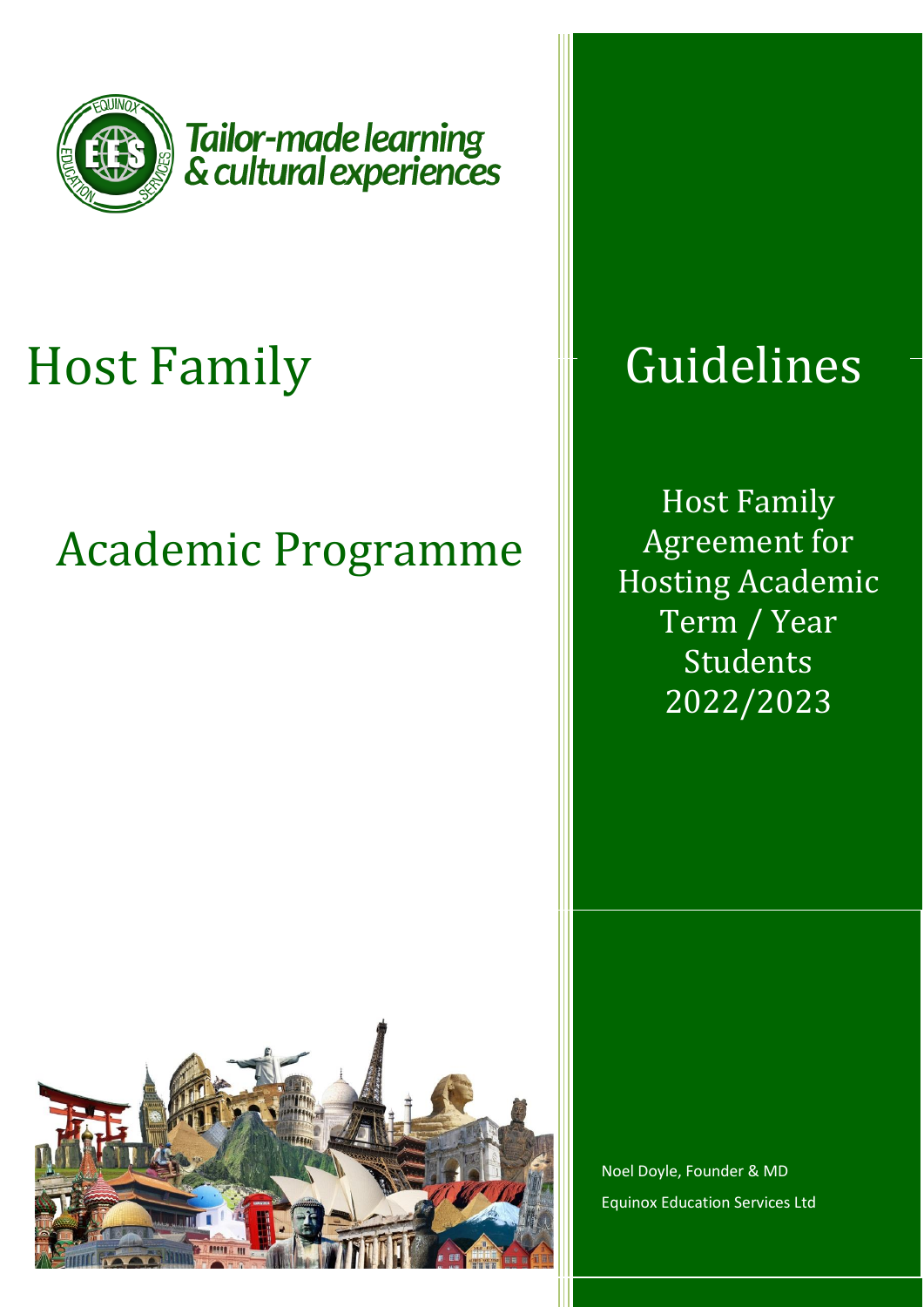## **Welcome**

On behalf of Equinox Education Services (EES), I would like to welcome your participation in our Host Family scheme. Our students come to us on the understanding that they are to be part of an Irish family and they too must do their best to conform to that family´s way of life. Students should not treat your home as a hostel/hotel. They will have received detailed notes on do's and don'ts while living with an Irish family. A good general guideline for families would be to imagine how they would like their child to be treated if he/she went to live with a family abroad.

The host families who show genuine friendliness and concern for their students' well-being are less likely to have problems and usually get considerable enjoyment from the experience of having an overseas student to stay. Good Luck!

North Zouch

**Noel Doyle - Founder & Managing Director** 

### **Hosting Academic Term & Year students**

Hosting for the Academic Term or Year involves some extra responsibilities above and beyond hosting for the summer or short-term programmes.

As in the case of all Equinox Education Services programmes host **families can only host one student** of the same nationality at a time.

Host Families that host students for Academic Term or Year programs agree to bring their student to **two family activities per month**. This could include a visit to Dublin, Kilkenny etc, go to the cinema together.

Equinox Education Services will provide **4 Full day excursions** per academic year. These will be arranged and agreed in August of each year. There will be 2 before Christmas and 2 after Christmas. Details of these trips will be sent with you in due course.

We hope the notes included in this booklet will not only help new families but will also refresh others on the many aspects that the commitments of acting as host families present. It is very important that all families carefully read through these notes. As usual, we will be only too happy to hear from you if you need further advice.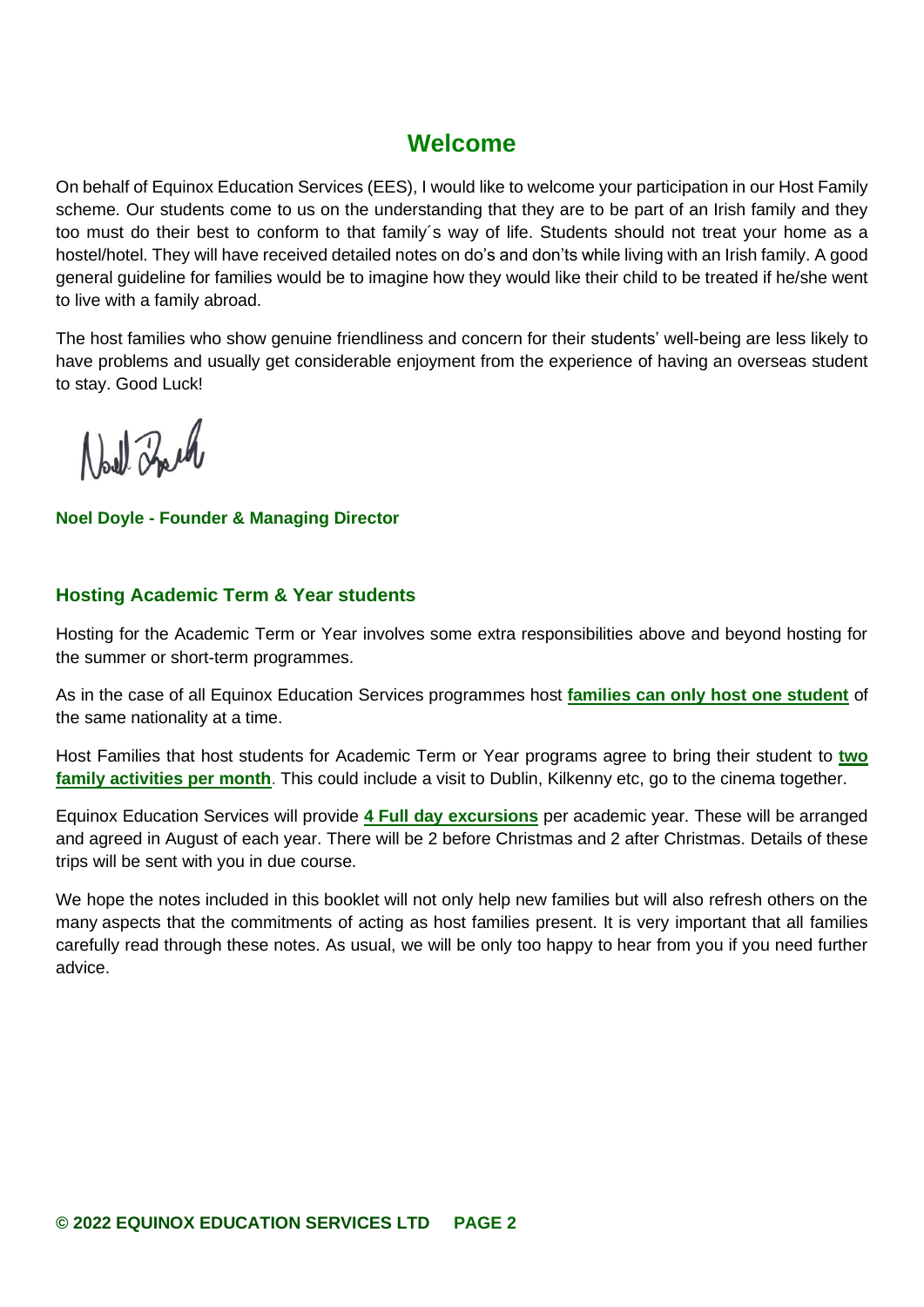## **Accommodation**



Picture for illustrative purposes only.

The student must be provided with a nice clean room with basic, furniture such as:

- Comfortable bed (including linen, duvet cover, blanket and two pillows)
- Single Room (All Equinox Term and Academic Year students must have their own room)
- Night table, lamp, and alarm clock/radio
- Work desk with chair and desk lamp with enough lighting.

We require good sized rooms with adequate space for clothes, etc. We only make an exception to this rule in the case of a special request from students (friends, brothers, sisters) to be placed in the same house. It is family Accommodation, not lodging accommodation which is required.

## **When the Students Arrive**

Irish families are kind, hospitable, and do not need to be reminded of their responsibilities. However, we have set the following guidelines for all host families to adhere to, as we set guidelines for the student or visitor, in order to make the best homestay experience possible.

#### **The Welcome**

First impressions are all-important! Please remember your student will be very eager to meet you, and anxious to feel that they will be happy with you during their stay.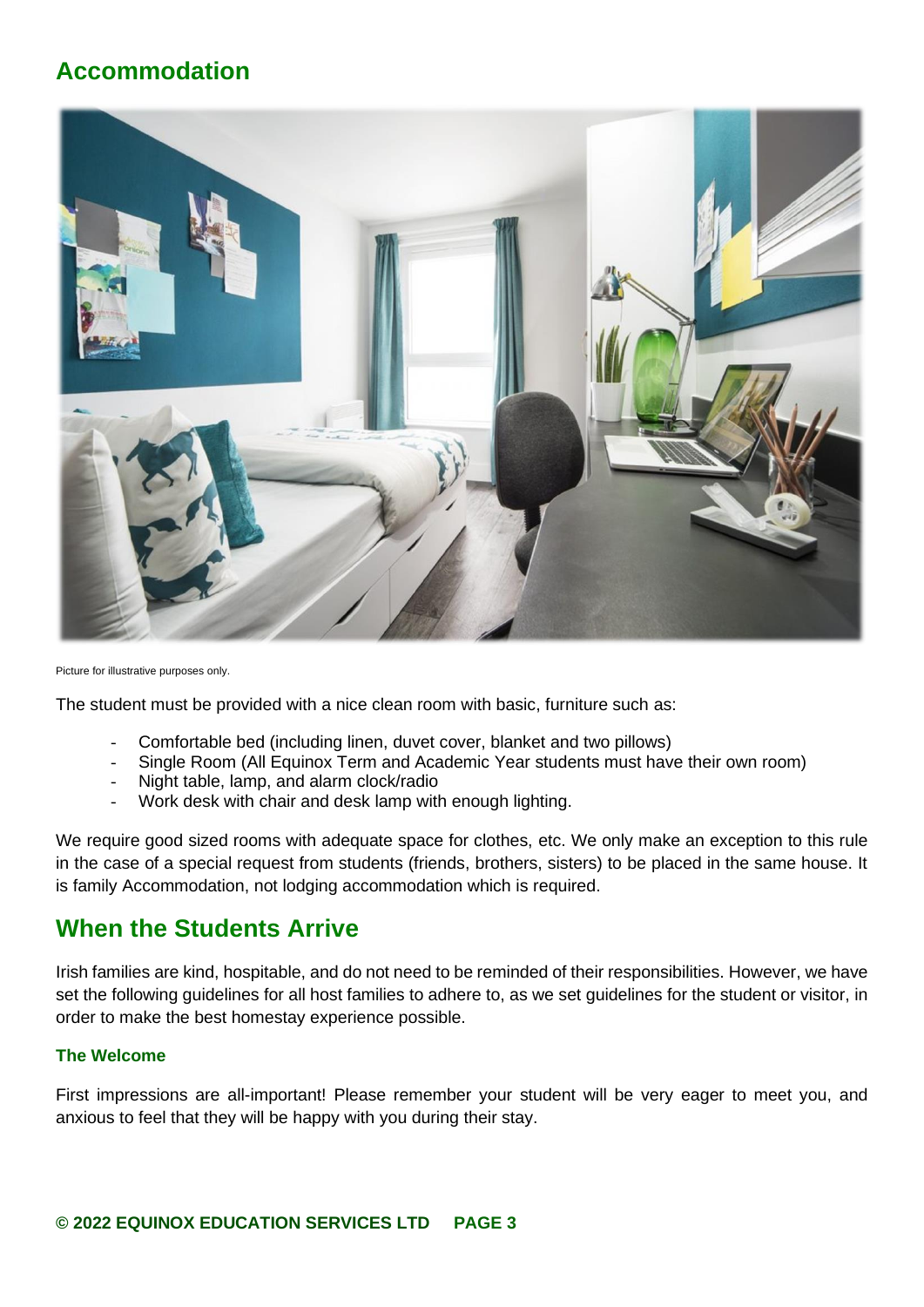#### **Picking Up Your Student**

All families are asked to meet their visitor at the pick-up point.

#### **Delays**

If the plane/train/boat/bus is delayed, we do our best to inform you as soon as we have this information. We understand how tiresome it is waiting around without news. We do all in our power to avoid this situation, but as most of you will know, delays are a seasonal hazard.

#### **Food on Arrival**

Most students arrive tired, perhaps homesick and usually lost for words! Please offer them suitable food and drink according to the time of arrival.

#### **First Day Practicalities**

Host families should write their name, address and telephone number and give it to their student (although most students should arrive with this information to hand).

#### **Getting to the school**

It is very important that the host families bring the student to the school the first couple of days. An Equinox Staff Member will meet you on the first day at school. The students have a lot to cope with during the first few days and this sort of care is vital.

# **Day to Day Care**

#### **Food and Meals**

You will appreciate that overseas students are usually going to find Irish food very different from their own especially Asian students. Although this has been explained to the student as part of their preparation before arriving, it can still cause a problem. Most host families will ask their student on the first day to make a list of any specific dislikes, and by mutual co-operation any undue worry can be avoided.

Every day the host family must provide nutritious meals, mostly homemade. The meals, especially dinner, should be served in a family gathering and the student or visitor must always feel welcome to the table. Healthy snacks such a yogurt, fresh fruits, milk, juice, tea/coffee etc. need to be accessible to the student or visitor. No alcohol is to be offered to the any student under 18 years old (Under 20 for Asia).

#### **Payment & Cancelations**

Please note that due to the nature of hosting students EES cannot be responsible if a student cancels before arrival as this will always be outside our control. As such host families are only paid the nightly rate for each night that they actually host a student(s). If a student cancels, we will inform you straight away once EES is made aware of the cancelation. A nightly payment is made if a student cancels before the end of their stay or departs a time shorter than a calendar month.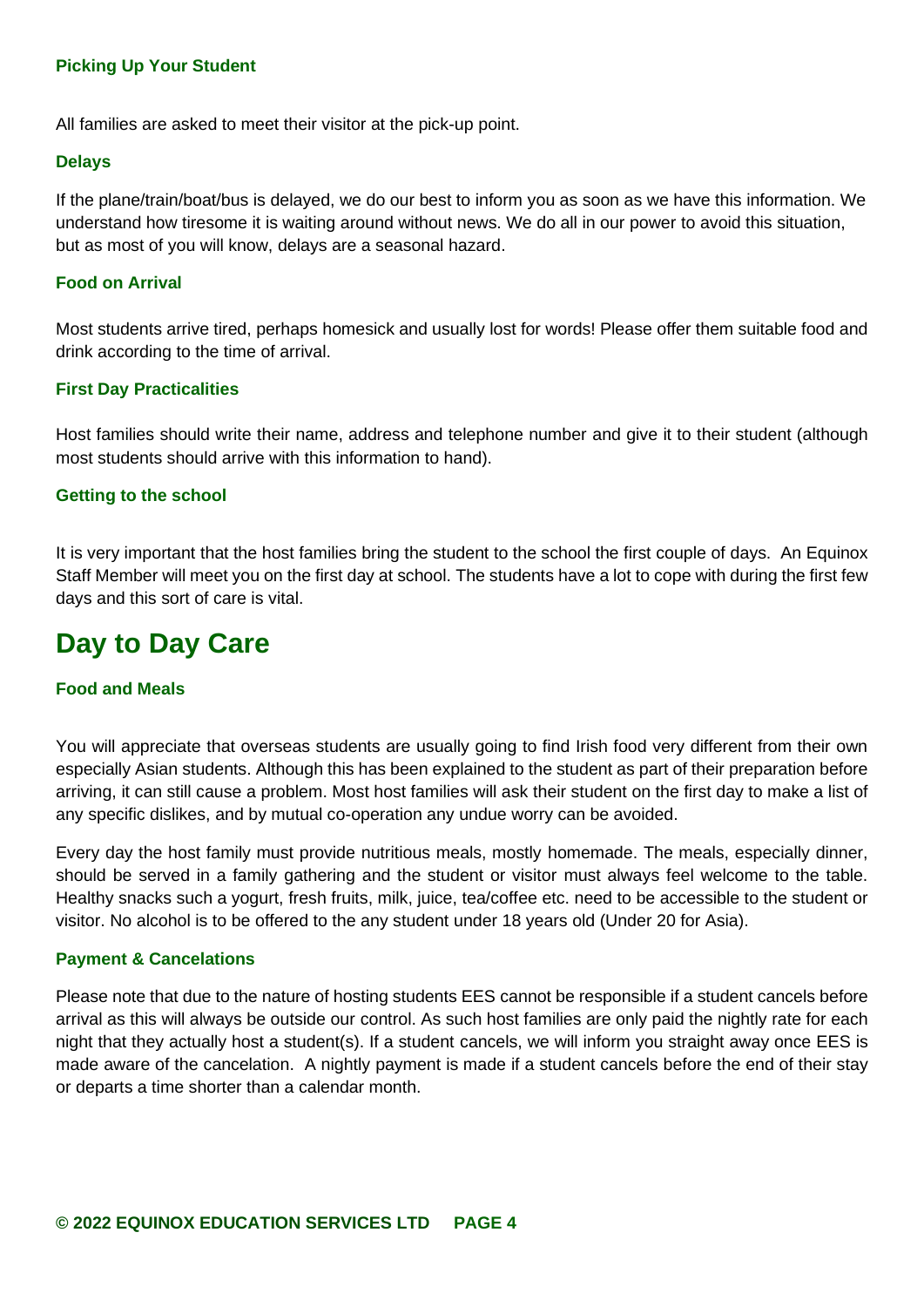## **GENERAL**

- 1. The host family must make sure that the student has a quiet environment in order to study and succeed in school, as well as quiet time to sleep and rest.
- 2. The host family must speak English with, and while in the presence of, the student.
- 3. The host Family **cannot** Host a student of the same nationality or with the same first language for the same duration. Occasionally we will have requests for 2 students to stay together but this is the exception.
- 4. The host family is not allowed to lend any type of vehicle to the student or visitor
- 5. If the host family has any concerns that they cannot discuss directly with the student, please contact your Programme Co-Ordinator or Accommodation Office as soon as possible.
- 6. Homestay minors must **not** be left at home without adult host family member supervision.
- 7. Of course, no alcohol or illegal drugs to be offered to any students under any circumstances.
- 8. If a student accompanies their host family on holidays, outings, or trips, the host family must pay for accommodation and food. The student/leader must pay for his or her own travel arrangements, admission tickets, or personal expenses and the student/leader most **first** receive written permission from EES. If the student does not join the host family, he or she must not be left alone without adult supervision.
- 9. Host families must be available for the full duration of the programme. If an emergency arises like family funeral etc host families must contact Program Co-Ordinator / Accommodation Officer immediately.
- 10. The host family should familiarize students with the use of washer and dryer, so they can do their own laundry.
- 11. Students **cannot** attend Discos or House Parties that are not supervised by their school, host family or EES.
- 12. Upon a successful inspection by EES Accommodation office and all the relevant paper
- 13. work done; you will then be added to our host family database.
- 14. You can request to be removed from our host family database at any time.
- 15. Host family must explain to the student how to evacuate the home in case of an emergency. The home must have functioning fire smoke detectors on every floor.
- 16. All members of the family must be willing to accept and host a student. Please make sure that all members of your family agree and are not just going along with the idea of hosting a student. It is such a wonderful experience, but the student must be welcomed by everyone in your household.
- 17. While the student can be invited to attend religious services, the family should not apply any pressure to do so. The family should learn about the students' belief and culture and respect them. The family should always be willing to direct the student to his or her religion`s place of worship if required. A host family must always respect the religious beliefs of the student.
- 18. The Programme Co-Ordinators / Accommodation Officer reserves the right to move the student if it is in the best interest of the student.
- 19. Termination of the homestay provider agreement can happen in case of a breach of the homestay agreement or the host family`s guidelines and responsibilities.
- 20. Your confirmation letter will include details of any special arrangements required for any particular group e.g. any special requirement for students transferring to/from school each day.
- 21. Equinox Education Services Ltd. does not allow any discrimination against students including negative comments on social media, all families who wish to host for Equinox Education Services Ltd must agree and comply with the above host family guidelines.

Being a host family with Equinox (EES) is a unique, rewarding, fun and educational experience for all members of the family and an opportunity to create many unforgettable memories for our students. As an overriding principle for hosting, we ask families to remember to treat their own student as part of your family.

Thank you for your time in reading this document and we look forward to working with you.